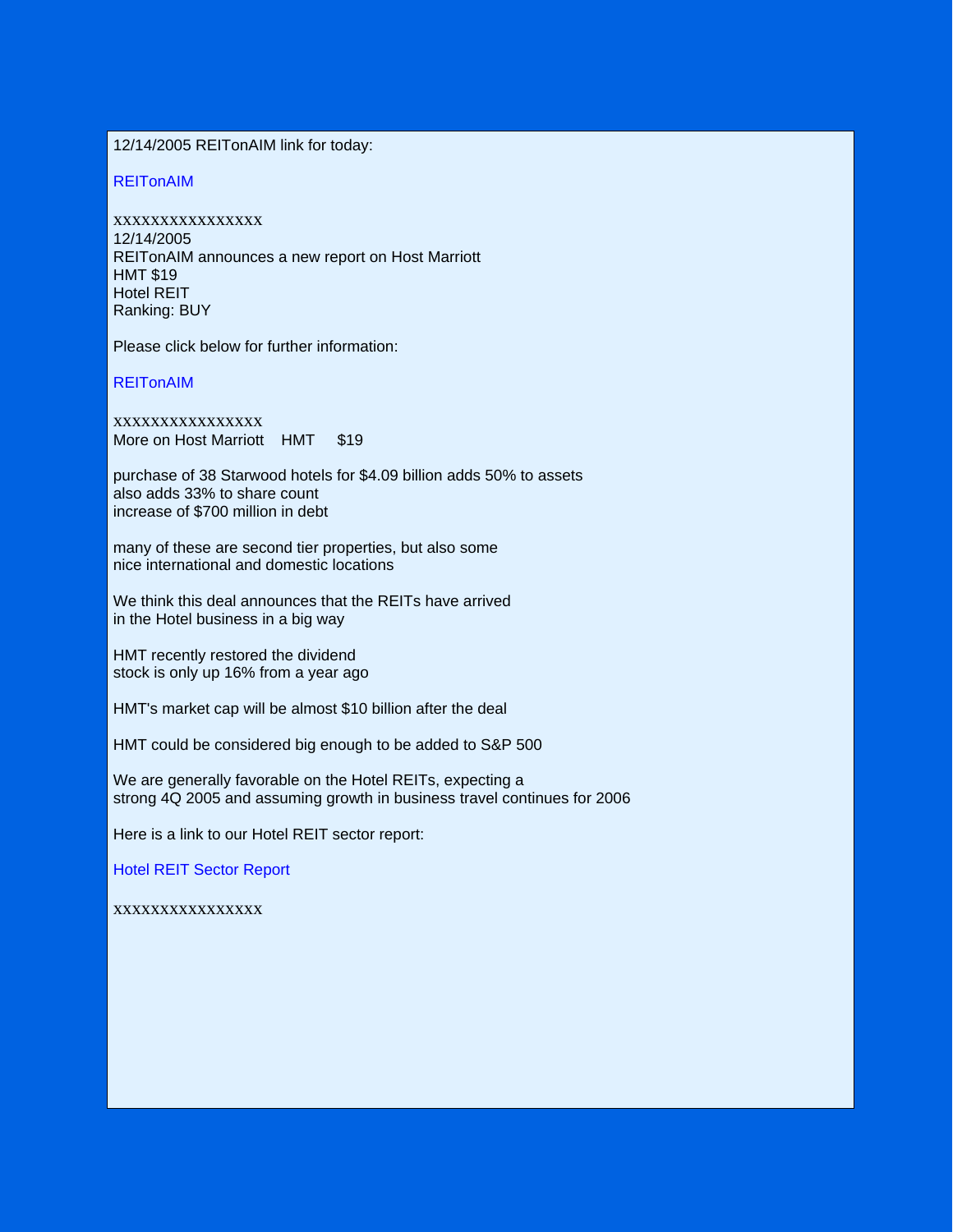MORE REIT NEWS:

Equity Office Properties EOP \$30

32% reduction in dividend guidance for 2006 FFO \$2.15-\$2.30, down 8-14% from \$2.50 projected for 2005 share repurchase authorization increased by \$500 million

NOT A SURPRISE

We still haven't seen 4Q 2005

will keep our SELL recommendation until impairments on dispositions are fully disclosed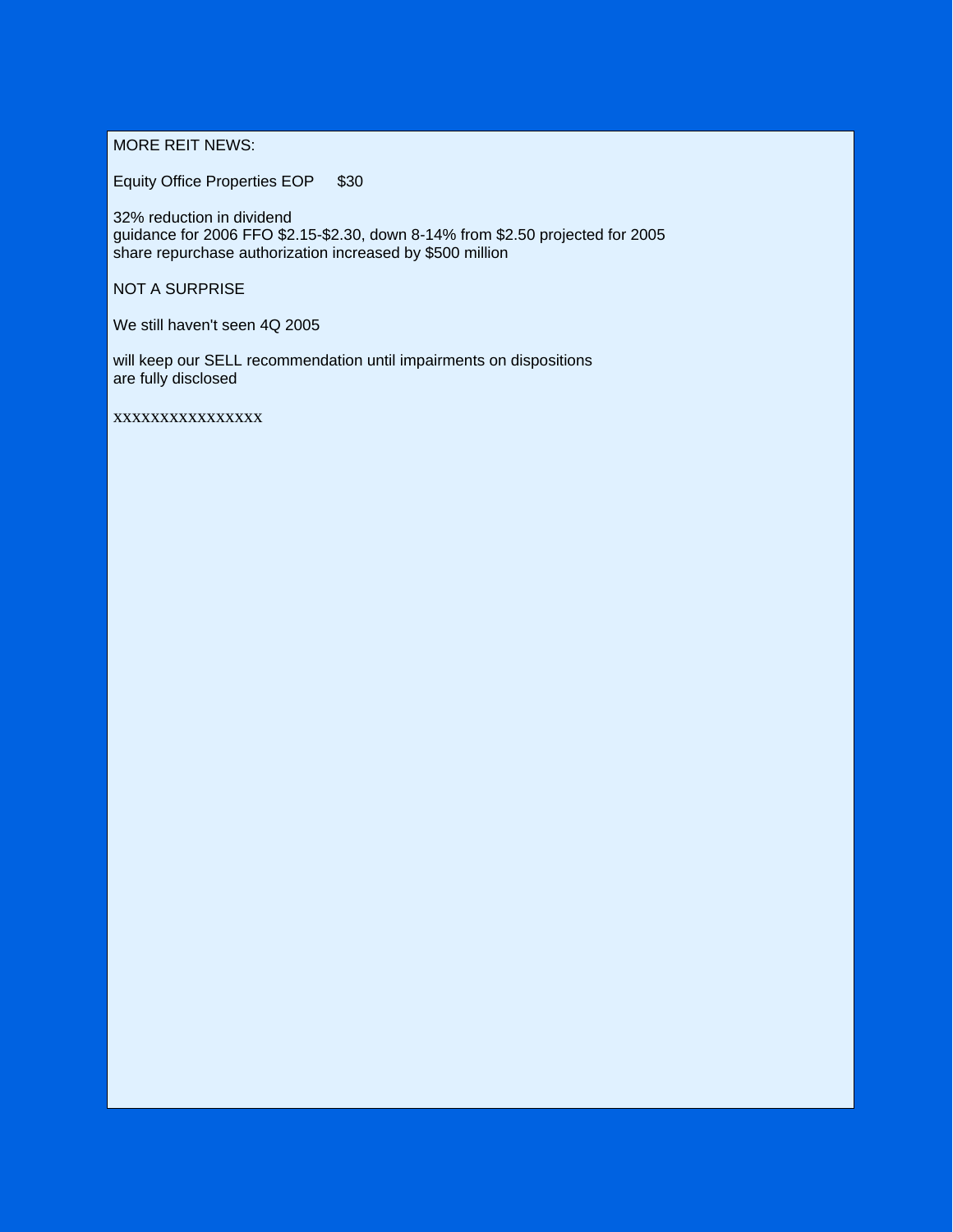12/15/2005 REITonAIM link for today:

REITonAIM

xxxxxxxxxxxxxxxx 12/15/2005 REITonAIM announces a new report on Equity Office Properties Trust EOP \$29 Office/Commercial REIT Ranking: SELL

STILL CONCERNED OVER PROBABLE IMPAIRMENTS DIVIDEND CUT EXPECTED BY ANALYSTS, BUT MANAGEMENT SWORE IT WOULD NEVER **HAPPEN** 

Click below to see how EOP compares to other REITs in the S&P500:

REITs in the S&P 500

### xxxxxxxxxxxxxxxx OTHER REIT NEWS:

Dividend increase announced for Host Marriott will pay \$0.12 per share for 1Q 2006' yield will be 2.55%

As discussed yesterday, we think HMT should trade higher on strong outlook for Hotel REITs

### xxxxxxxxxxxxxxxx

Taubman TCO completed a \$540 million fixed-rate refinancing on The Mall at Short Hills, located in NJ, marking 1 of the largest single mall financings ever done in the US.

Taubman has raised its 2005 FFO guidance (excluding preferred share redemption charges).

Even including financing charges, initial 2006 FFO guidance shows continued growth.

The Pier at Caesars development will keep Taubman's name in the news.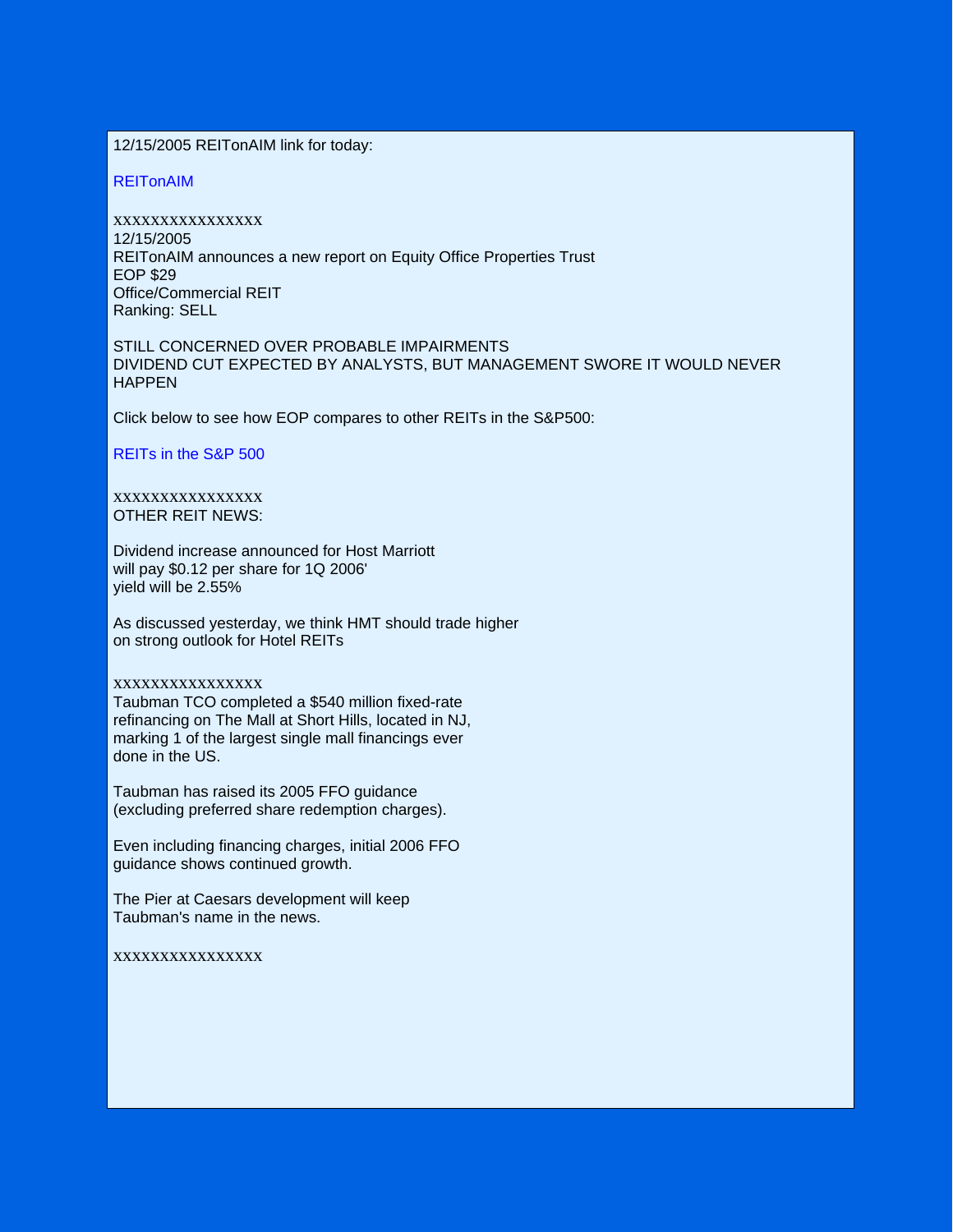12/16/2005 REITonAIM link for today:

### **REITonAIM**

xxxxxxxxxxxxxxxx REITonAIM announces a new report on Taubman Centers TCO \$35 Retail REIT Ranking: BUY

Increased guidance

Please click below for further information:

## REITonAIM

xxxxxxxxxxxxxxxx 12/16/2005 REITonAIM announces a new report on Host Marriott HMT \$19 Hotel REIT Ranking: BUY

Dividend increase Yield still low at 2.59%

REMINDER:

We think Host Marriott is one of the best REITs to own for a good move in the Hotel REIT sector

After the acquisition of the Starwood hotels, Host Marriott's market cap is almost \$10 billion, big enough to be considered for S&P 500 index

! BUY HMT for 2006 ! xxxxxxxxxxxxxxxx OTHER REIT NEWS

Correction Properties Trust CPV is changing its name to CentraCore Properties Trust ticker will still be CPV

official date for the change is Tuesday Dec 20, 2005

name change appears to portend expansion beyond correctional facilities into real estate properties requiring a similar skill set, such as mental health and higher educational facilities

these new sectors are based on contractual awards, with competitive bid

CPV is unique among the REITs as having NO DEBT

as a result, unleveraged balance sheet leaves flexibility for a change in strategy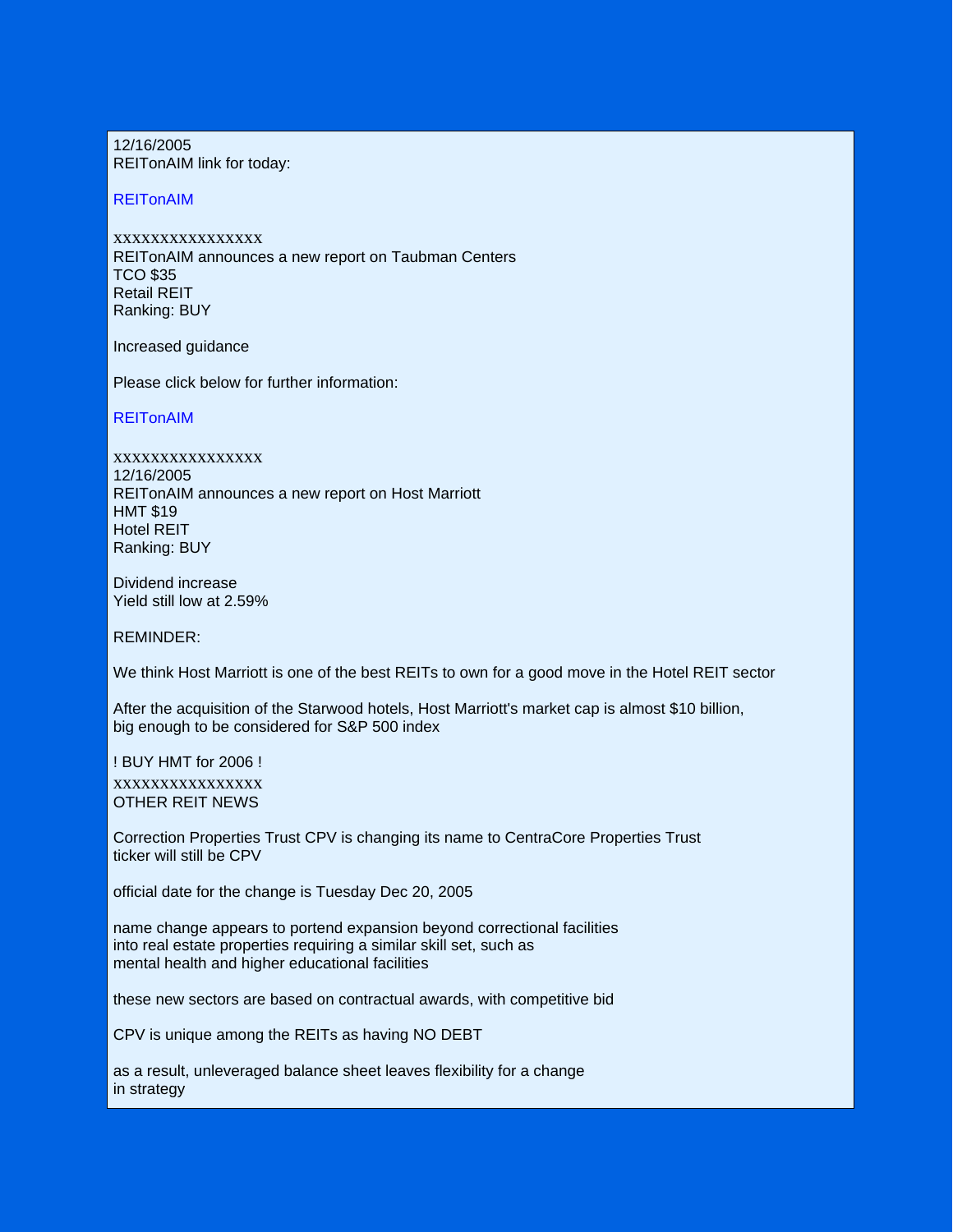DIVIDEND INCREASE (UP 3%) for NEW CENTURY NEW PUTS THE STOCK BACK UP TO \$37

\$1.70 dividend for 1Q 2006, annualized \$6.80 dividend in line with guidance

WITH NEW STOCK @ \$37, YIELD NOW MORE THAN 18%

EVEN AFTER THE INCREASE, NEW STILL HAS UNDISTRIBUTED TAXABLE INCOME FOR 2005

increase was just to complete required distributions for 2004

WE SEE NO DIVIDEND CUT FOR NEW IN 2006 xxxxxxxxxxxxxxxx

Other REIT dividend increases:

| HomeBanc Corp             | HMB. | 12% increase \$8 |        |              | $$1.12 \quad 14.00\%$ |
|---------------------------|------|------------------|--------|--------------|-----------------------|
| Urstadt Biddle            | UBA. | 1% increase      | - \$16 | \$0.90 5.63% |                       |
| <b>First Industrial</b>   | FR - | 2% increase      | \$40   | \$2.80 7.00% |                       |
| <b>Equity Residential</b> | EOR  | 2% increase      | \$40   | \$1.77 4.43% |                       |

for EQR, this was the first dividend increase since 2001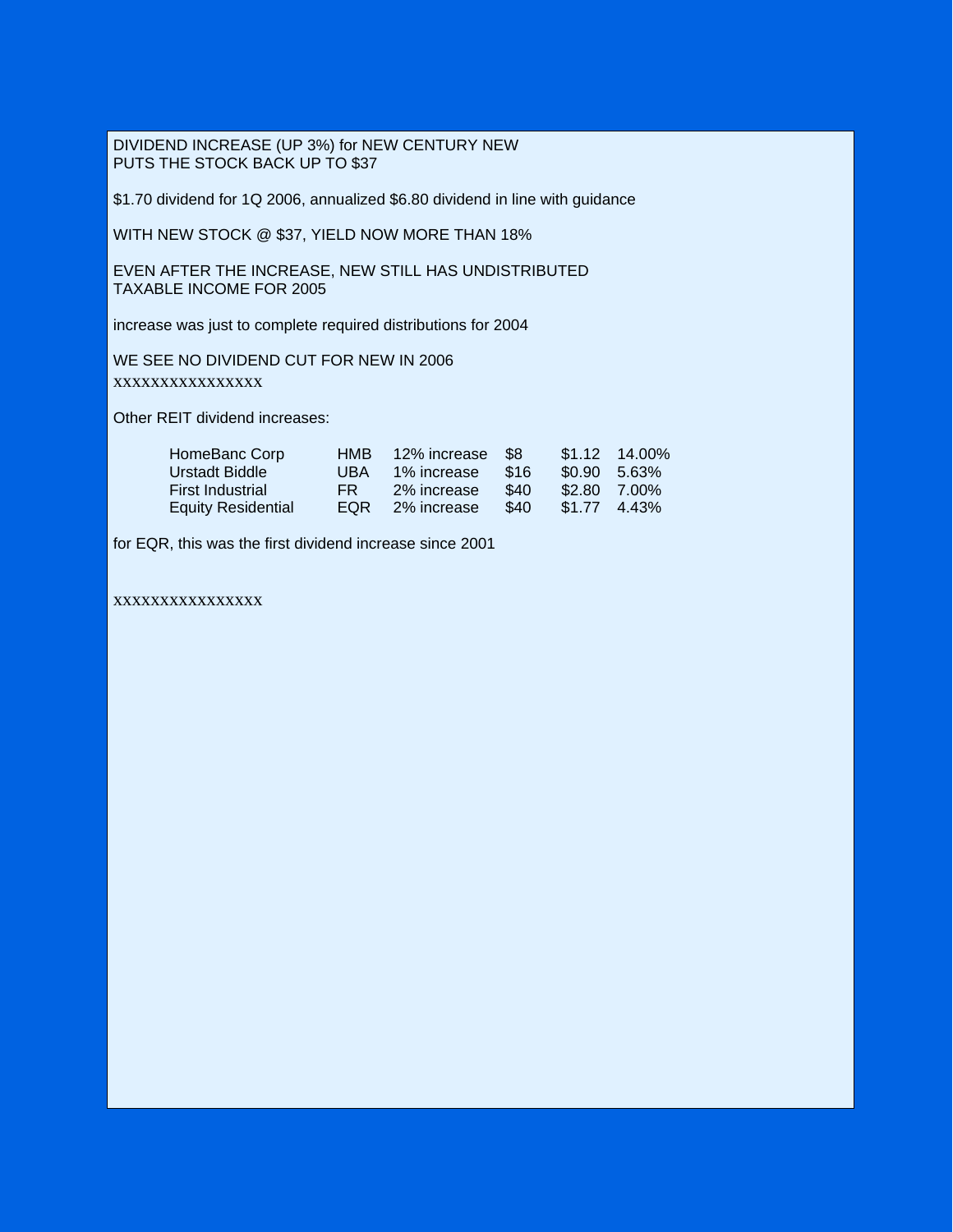12/19/2005 REITonAIM link for today:

Please click below for further information:

REITonAIM

xxxxxxxxxxxxxxxx 12/19/2005 REITonAIM announces a new report on HomeBanc Corp HMB \$8 Financial/Mortgage REIT Ranking: HOLD

DIVIDEND INCREASE RISKY BUT INTERESTING WITH 14.56% YIELD

Please click below for further information:

REITonAIM

xxxxxxxxxxxxxxxx 12/19/2005 REITonAIM announces a new report on Urstadt Biddle Properties UBA \$16 Retail REIT Ranking: HOLD

DIVIDEND INCREASE FOR THIS SMALL CAP RETAIL REIT

Please click below for further information:

**REITonAIM** 

xxxxxxxxxxxxxxxx 12/19/2005 REITonAIM announces a new report on First Industrial FR \$40 Industrial REIT Ranking: HOLD

DIVIDEND INCREASE LESS THAN 1%

Please click below for further information:

**REITonAIM**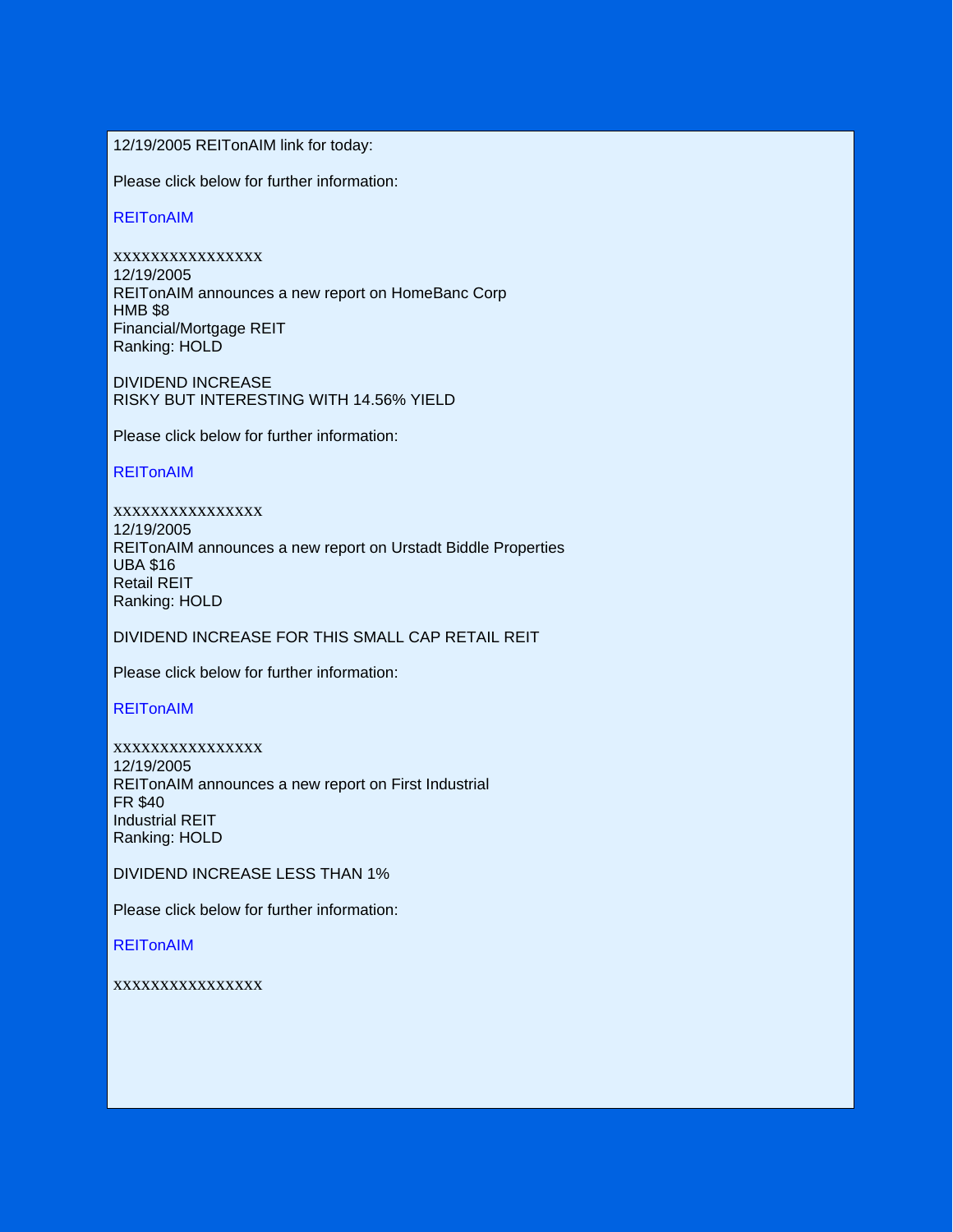12/19/2005 REITonAIM announces a new report on New Century Financial NEW \$38 Financial/Mortgage REIT Ranking: BUY

BACK UP TO BUY ON OUR FAVORITE FINANCIAL REIT YIELD 18.06%

Please click below for further information:

REITonAIM

xxxxxxxxxxxxxxxx 12/19/2005 REITonAIM announces a new report on Equity Residential EQR \$40 Residential REIT Ranking: BUY

2% DIVIDEND INCREASE FIRST INCREASE IN DIVIDEND SINCE 2001

Please click below for further information:

REITonAIM

xxxxxxxxxxxxxxxx

12/19/2005 REITonAIM announces a new report on Capital Automotive REIT CARS \$39 Specialty/Miscellaneous REIT Ranking: HOLD

ACQUISITION COMPLETED we are sorry to lose track of 1 of the most consistent REITs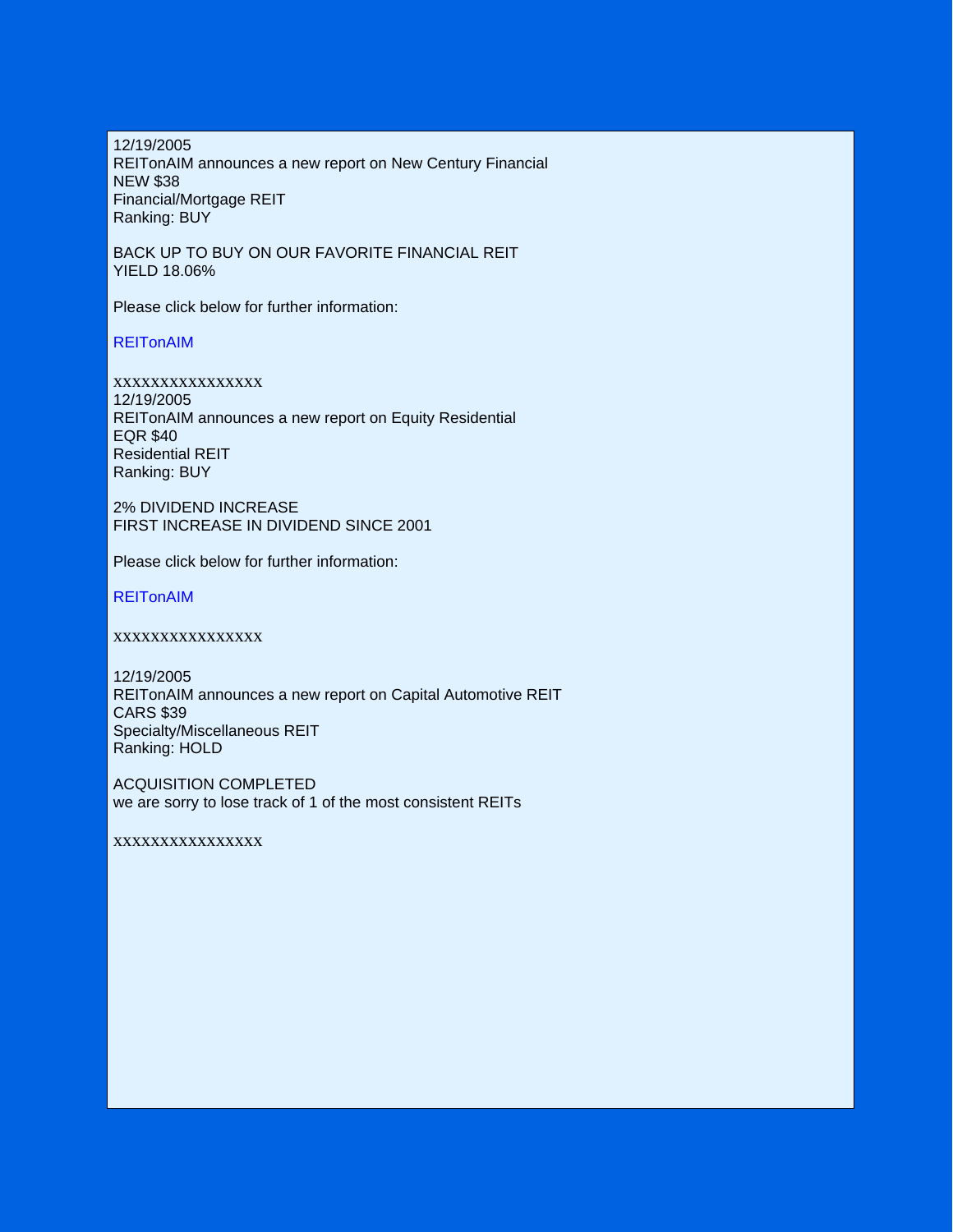12/20/2005 REITonAIM link for today:

**REITonAIM** 

!! ANOTHER RESIDENTIAL REIT ACQUISITION !!

Town and Country Trust TCT is to be acquired for \$1.3 billion by a joint venture of Morgan Stanley Real Estate and Onex Real Estate

TCT shareholders to receive \$33.90 per share, up 13.8% versus yesterday's closing price

valuation is 32.07X total cap/FFO much less than Gables Residential GBP went for earlier this year about the same as the valuation Camden paid for Summit SMT

xxxxxxxxxxxxxxxx

12/20/2005 REITonAIM announces a new report on Fieldstone Investment Corporation FICC \$12 Financial/Mortgage REIT Ranking: HOLD

DIVIDEND INCREASE, UNUSUAL FOR A MORTGAGE REIT

Please click below for further information:

REITonAIM

xxxxxxxxxxxxxxxx 12/20/2005 REITonAIM announces a new report on Anworth Mortgage Asset ANH \$7 Financial/Mortgage REIT Ranking: SELL

DIVIDEND REDUCTION

Please click below for further information:

REITonAIM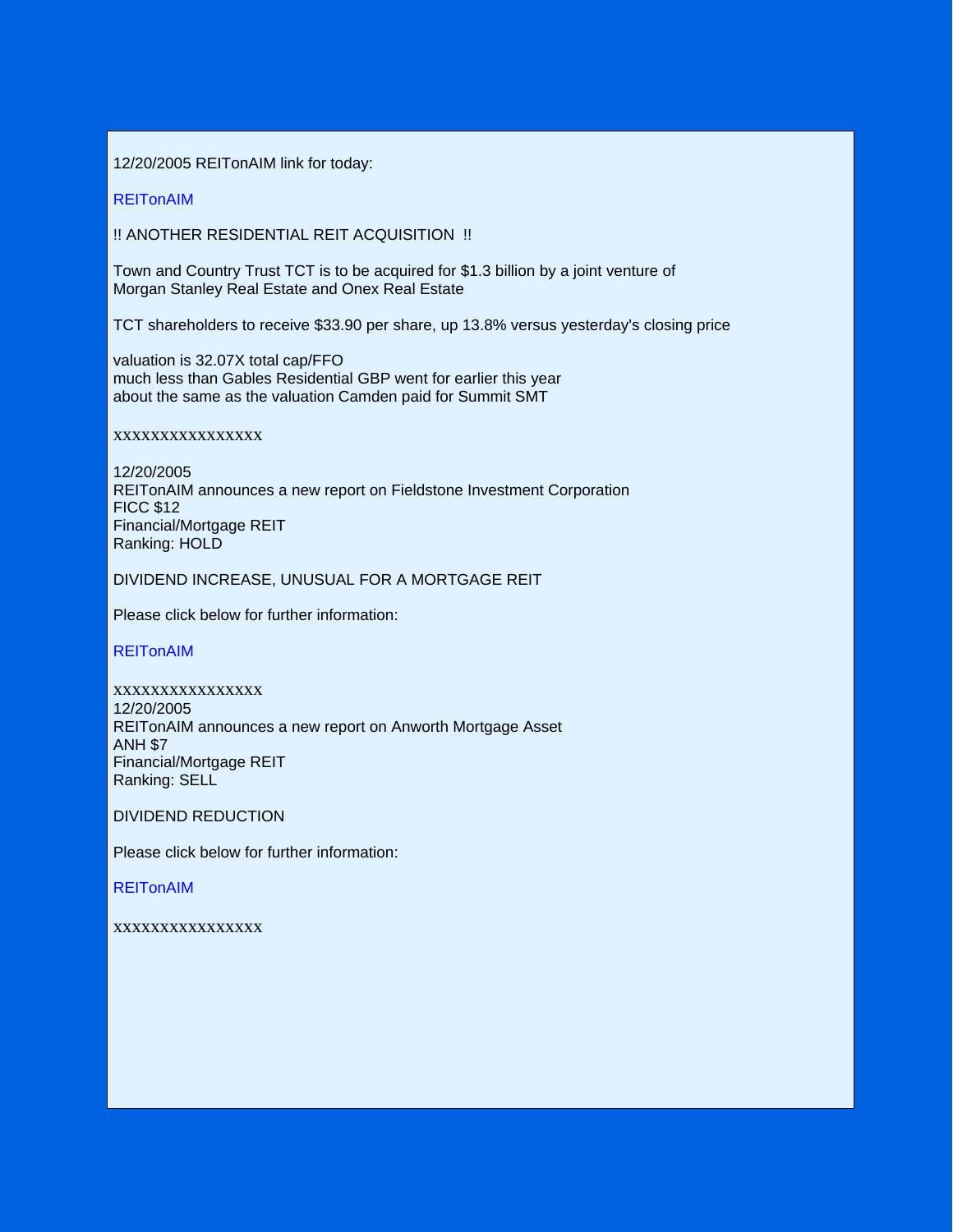OTHER REIT NEWS

!! ANOTHER RESIDENTIAL REIT ACQUISITION !!

Town and Country Trust TCT is to be acquired for \$1.3 billion by a joint venture of Morgan Stanley Real Estate and Onex Real Estate

TCT shareholders to receive \$33.90 per share, up 13.8% versus yesterday's closing price

valuation is 32.07X total cap/FFO much less than Gables Residential GBP went for earlier this year about the same as the valuation Camden paid for Summit SMT xxxxxxxxxxxxxxxx

CentraCore Properties Trust new name for Correctional Properties Trust CPV

ticker remains CPV

CPV \$27 dividend \$1.80 6.62% yield

name change may portend acquisitions of mental health and educational facilities to expand portfolio

we have CPV ranked 3 HOLD, may go to a BUY on change of strategy xxxxxxxxxxxxxxxx

Annaly Mortgage Managment NLY another dividend cut to \$0.10 per share for January, 2006

implies results will be close to breakeven for 4Q 2005

NLY yield now only 3.54% xxxxxxxxxxxxxxxx

Luminent Mortgage Capital LUM another dividend cut

Like Annaly, Luminent cut the dividend 4 times for 2005

new dividend for 1Q 2006 only \$0.03 per share

LUM yield only 1.66%

If this keeps up, almost half of the Mortgage REITs will have yields below 10%

meanwhile New Century NEW, Fieldstone FICC and HomeBanc HMB have increased dividends. xxxxxxxxxxxxxxxx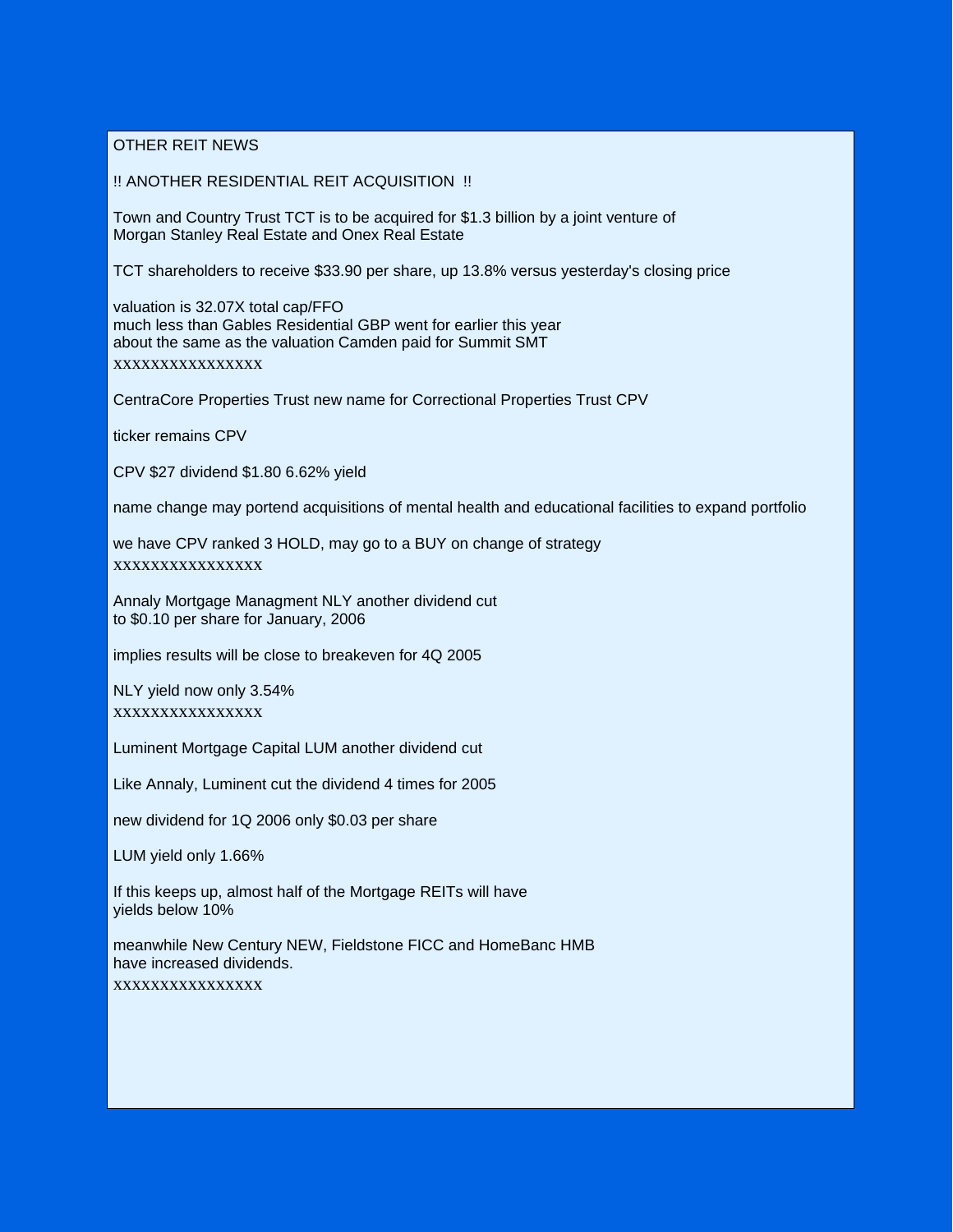we expect to see more acquisitions Retail REITs and Residential REITs have been most active area for acquisitions this year, but we also saw recent deals in Specialty REITs and Industrial REITs (Capital Automotive REIT CARS and CenterPoint Properties Trust CNT)

most have gone at nice premiums

!should be more of the same for 2006!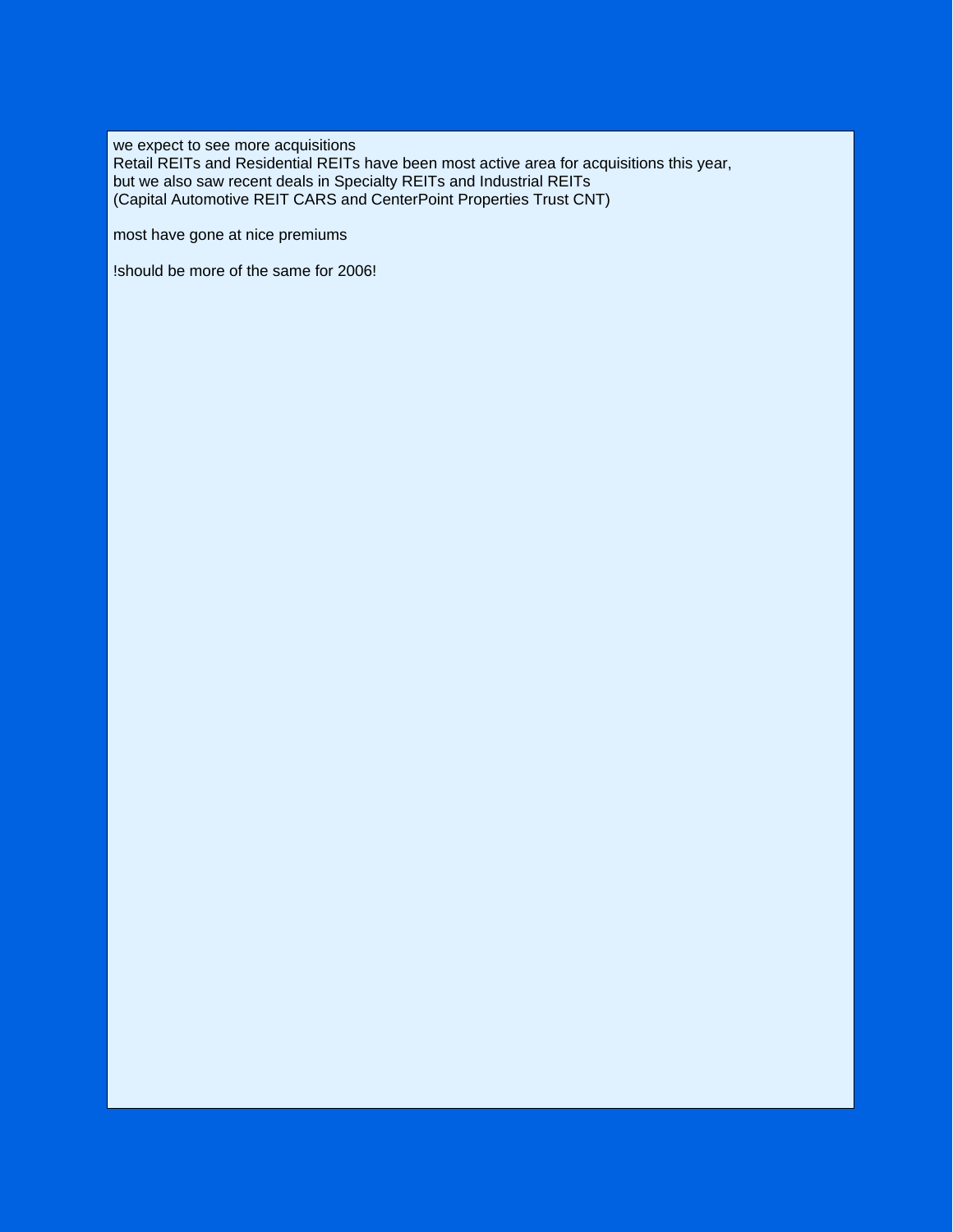12/21/2005 REITOnAIM link for today: Please click below for further information:

## **REITonAIM**

xxxxxxxxxxxxxxxx 12/21/2005 REITonAIM announces a new report on Luminent Capital LUM \$7 Financial/Mortgage REIT Ranking: HOLD

DIVIDENDS DOWN TO ONLY \$0.03 per quarter LOOKS LIKE A BAD 4Q 2005

Please click below for further information:

## **REITonAIM**

xxxxxxxxxxxxxxxx 12/21/2005 REITonAIM announces a new report on Annaly Mortgage Management NLY \$11 Financial/Mortgage REIT Ranking: SELL

Dividends only \$0.10 SAME NEGATIVE OUTLOOK AS LUMINENT

Please click below for further information:

## REITonAIM

## xxxxxxxxxxxxxxxx

12/21/2005 REITonAIM announces a new report on The Town & Country Trust TCT \$34 Residential REIT Ranking: HOLD

ACQUISITION ANNOUNCED BY MORGAN STANLEY JV FUND REASONABLE VALUATION at \$33.90 per share

Please click below for further information:

**REITonAIM**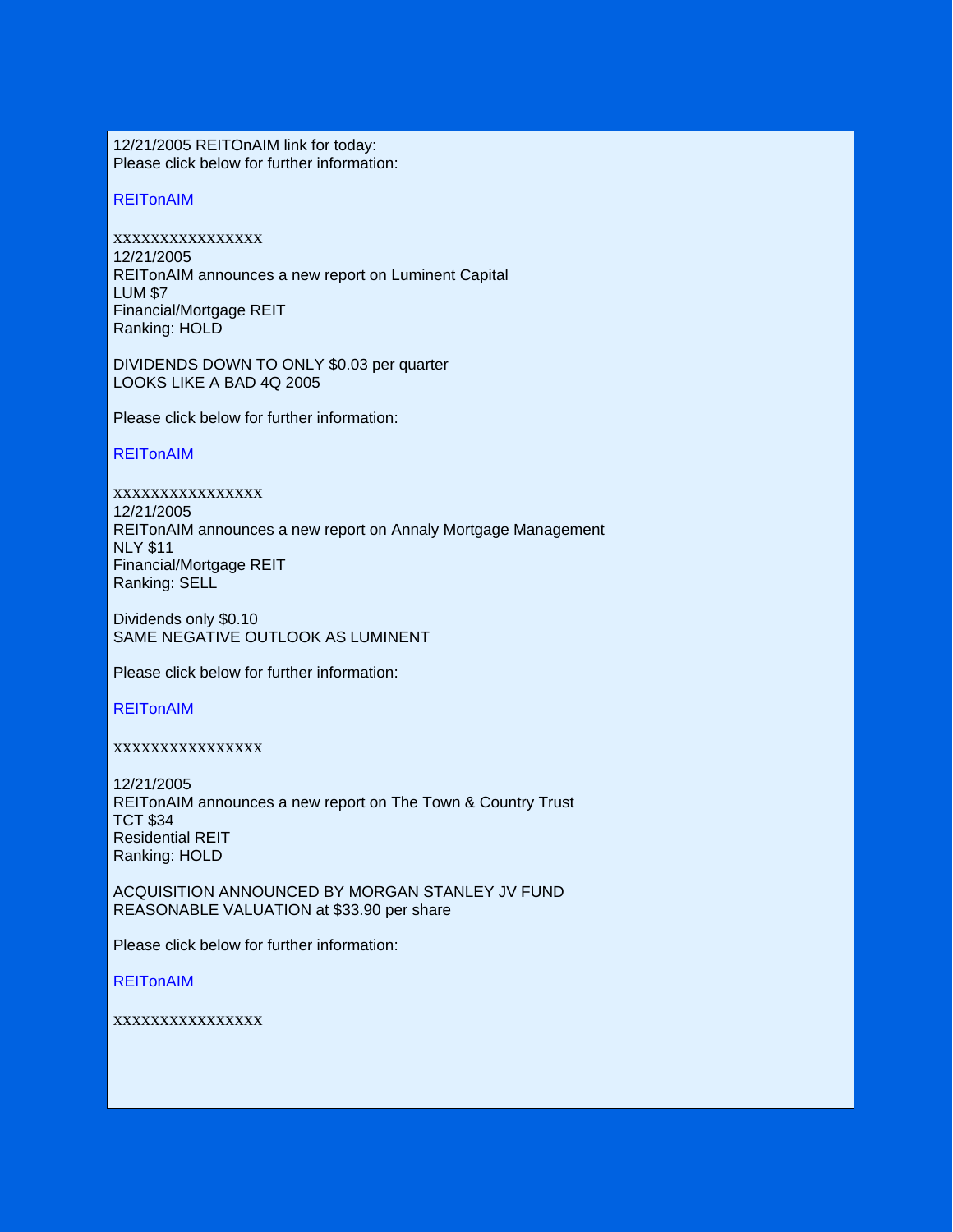OTHER REIT NEWS:

ARDEN REALTY ARI \$47 REPORTED TO BE IN TALKS WITH GE RE ACQUISITION

MANAGEMENT PREVIOUSLY REPORTED TO BE SEEKING \$49-\$50 per share

COULD BE A STRATEGIC ACQUISITION FOR SOUTHERN CA OFFICE SPACE

xxxxxxxxxxxxxxxx Mid-America Apartment MAA \$49 increased 4Q 2005 guidance to \$0.76-\$0.81, up from \$0.72-\$0.77 per share

THIS IS STILL ONE OF OUR FAVORITE RESIDENTIAL REITs

Mid-America's same store NOI growth of >6% for the third quarter of 2005 was the highest since 1996.

MAA yield 4.96%, almost 5%, not bad for a REIT with good FFO growth

xxxxxxxxxxxxxxxx

We will be adding coverage on some new REITs next week

stay tuned xxxxxxxxxxxxxxxx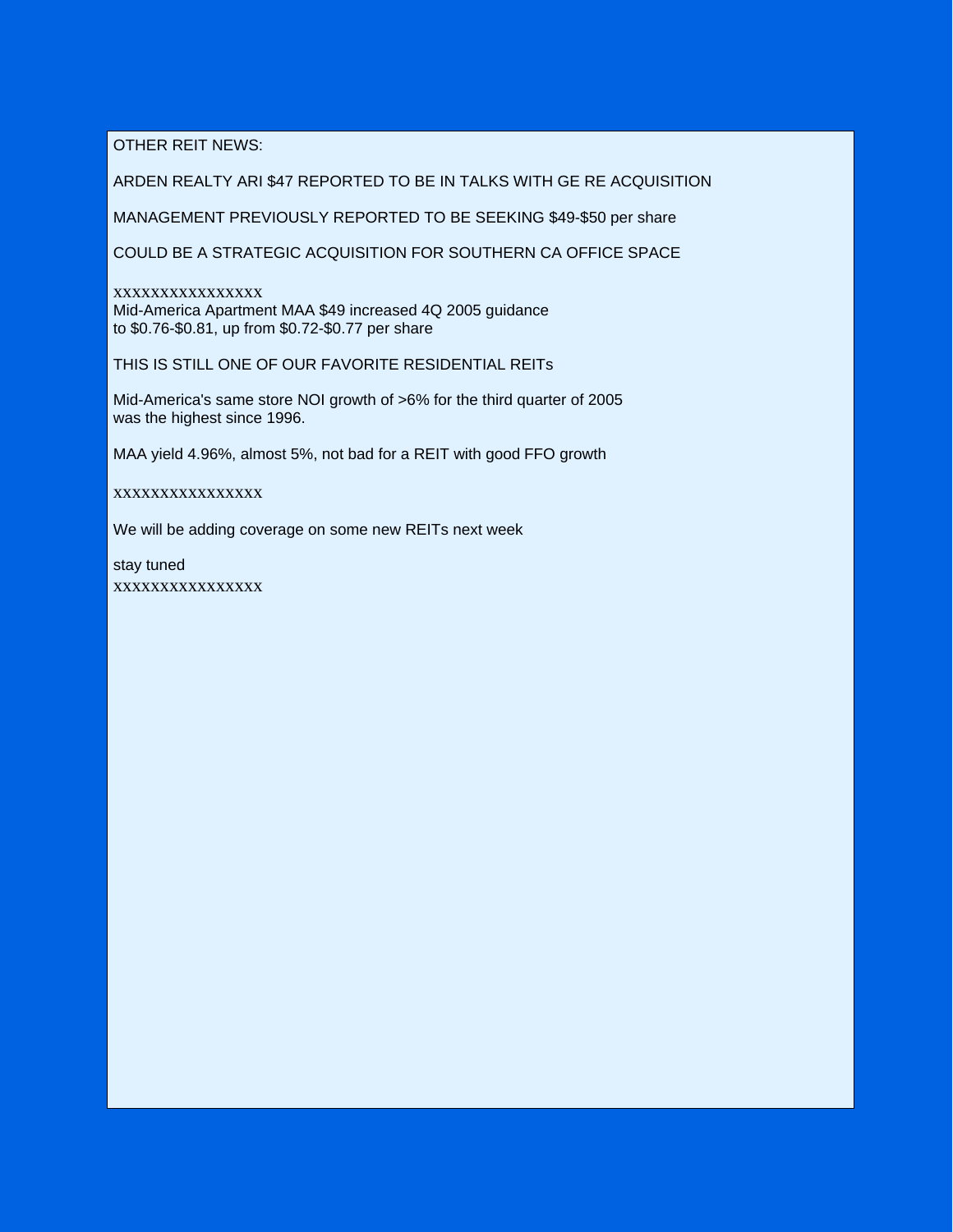12/22/2005 REITonAIM link for today:

REITonAIM

xxxxxxxxxxxxxxxx 12/22/2005 REITonAIM announces a new report on Saxon Capital SAX \$12 Financial/Mortgage REIT Ranking: HOLD

DIVIDEND REDUCTION ! Possible acquisition - we see consolidation of Mortgage REITs for 2006 !

Please click below for further information:

REITonAIM

xxxxxxxxxxxxxxxx 12/22/2005 REITonAIM announces a new report on Bedford Property Investors BED \$23 Office/Commercial REIT Ranking: SELL

TO PAY SPECIAL DIVIDEND of \$1.64 per share January 2006

Please click below for further information:

REITonAIM

xxxxxxxxxxxxxxxx

12/22/2005 REITonAIM announces a new report on Aames Investment Corporation AIC \$6 Financial/Mortgage REIT Ranking: SELL

Dividends down another 3% small cap Mortgage REIT Please click below for further information:

**REITonAIM**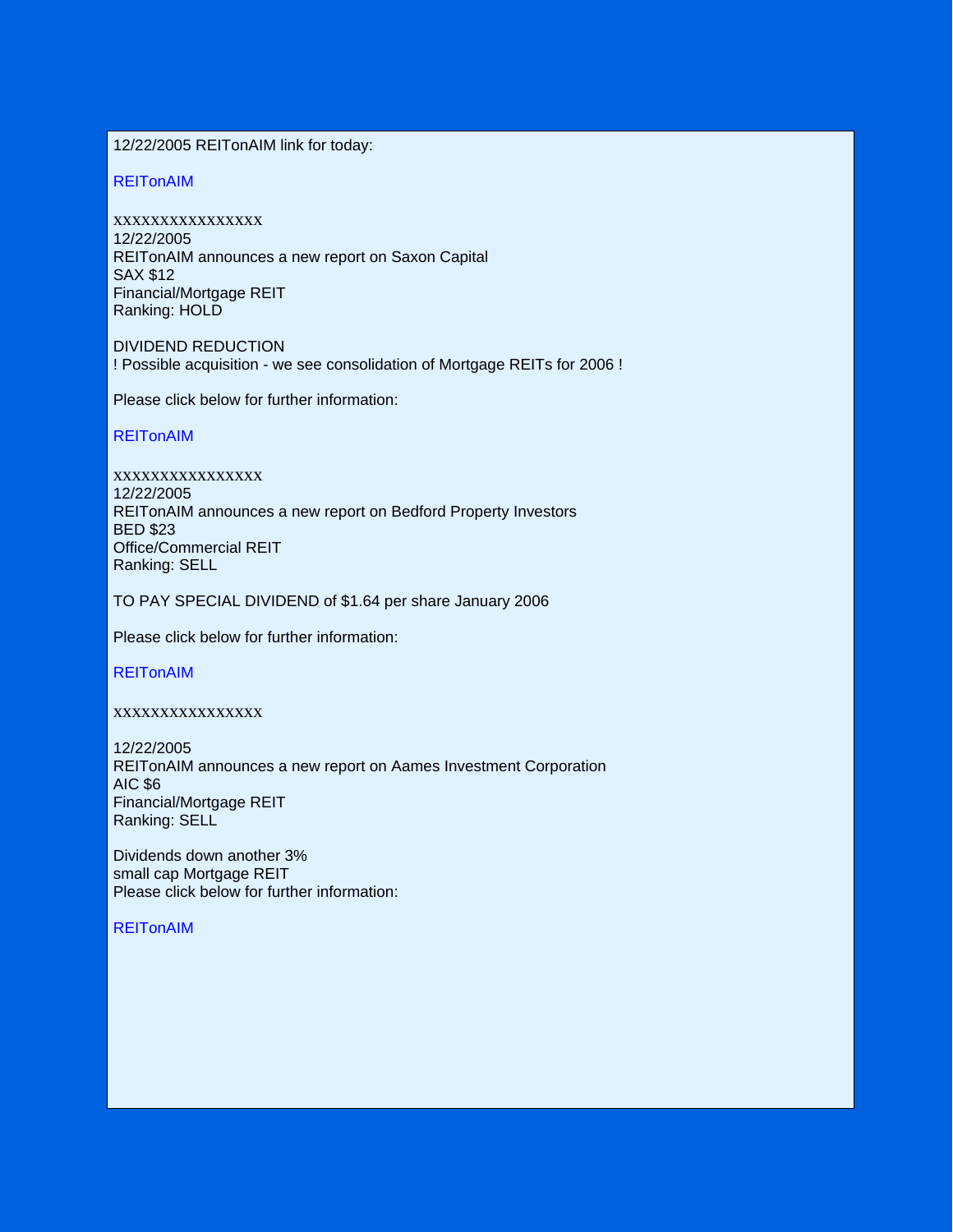12/22/2005 REITonAIM announces a new report on Mid-America Apartment Communities MAA \$49 Residential REIT Ranking: BUY

ONE OF OUR FAVORITE RESIDENTIAL REITs just increased FFO guidance for 2005 terrific same store growth for 3Q 2005

Please click below for further information:

**REITonAIM** 

xxxxxxxxxxxxxxxx OTHER REIT NEWS:

ARDEN ARI FINALIZES DEAL WITH GE REAL ESTATE TO BE ACQUIRED FOR \$4.8 billion (includes assumption of \$1.6 billion debt)

deal is \$45.25 per share in cash

THIS IS NOT A PREMIUM

stock was trading at \$40 in October when ARI management announced plans to seek a deal @ \$48-\$50 per share

TRIZEC PROPERTIES TRZ to acquire \$1.6 billion of ARI assets as part of GE deal

transaction expected to close 2Q 2006

ARI valuation is 27.6X total cap/FFO, MIDDLE OF THE RANGE FOR OFFICE REITs

we are not changing our rank on Trizec Properties TRZ still 3 HOLD

XXXXXXXXXXXXXXXXXXXXXXXXXX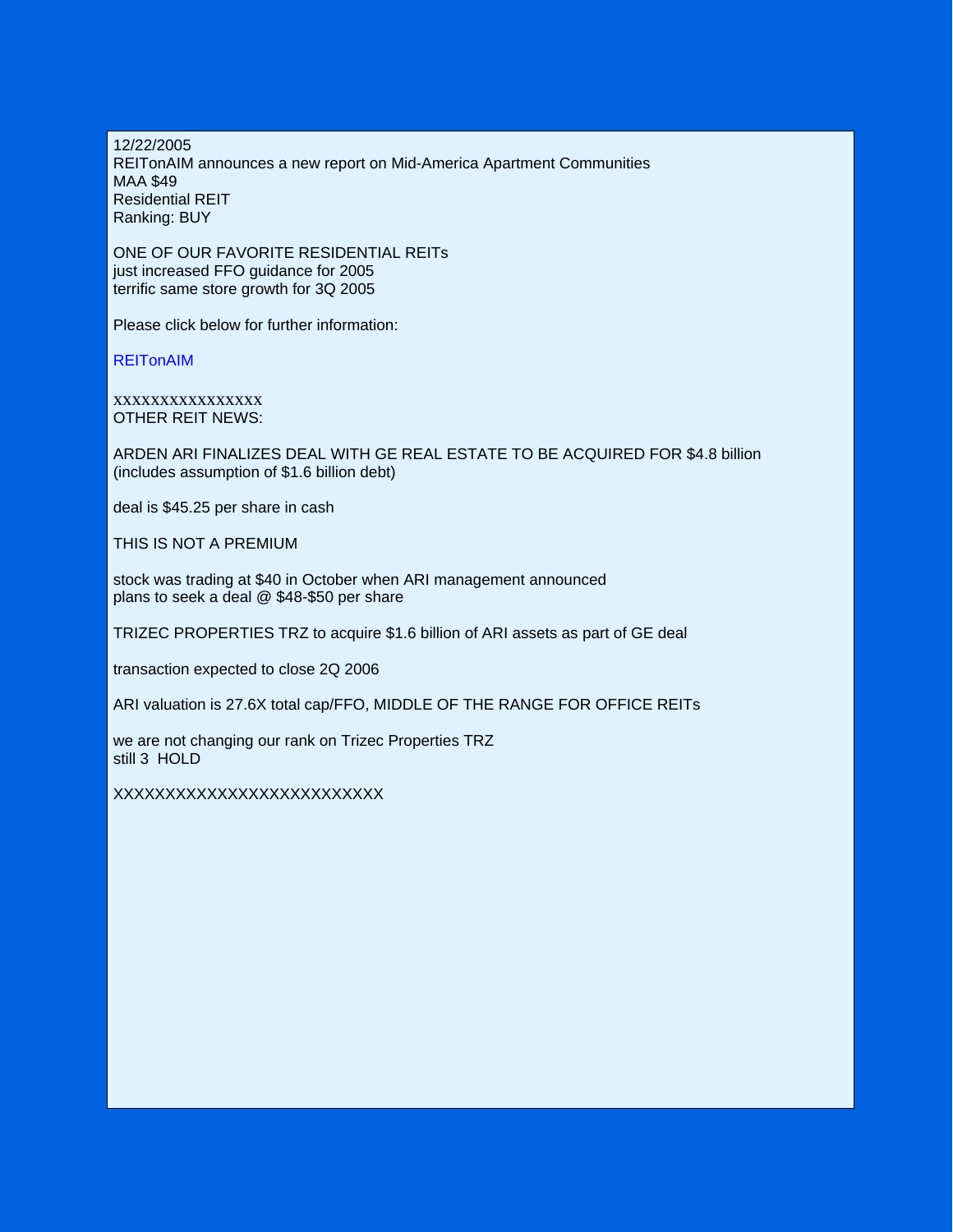RE our thoughts on consolidation of Mortgage REITs

Saxon SAX \$12 most likely of the originators to be acquired a large book, similar to portfolios of Countrywide and New Century

although SAX is ranked as a HOLD, still attractive yield @ 16.18% !!

also see potential acquisition of NovaStar NFI \$30 YIELD 18.64% !!

we see New Century NEW \$39 as likely acquiror, YIELD 17.48%

NEW has best access to capital of Mortgage REITs

as for the agency spread Mortgage REITs, like MFA and NLY, acquisitions would be just a question of buying the portfolio, whereas acquisition of Mortgage REIT originators can be strategic

So SAX and NFI are our best picks for consolidation of Mortgage REITs for 2006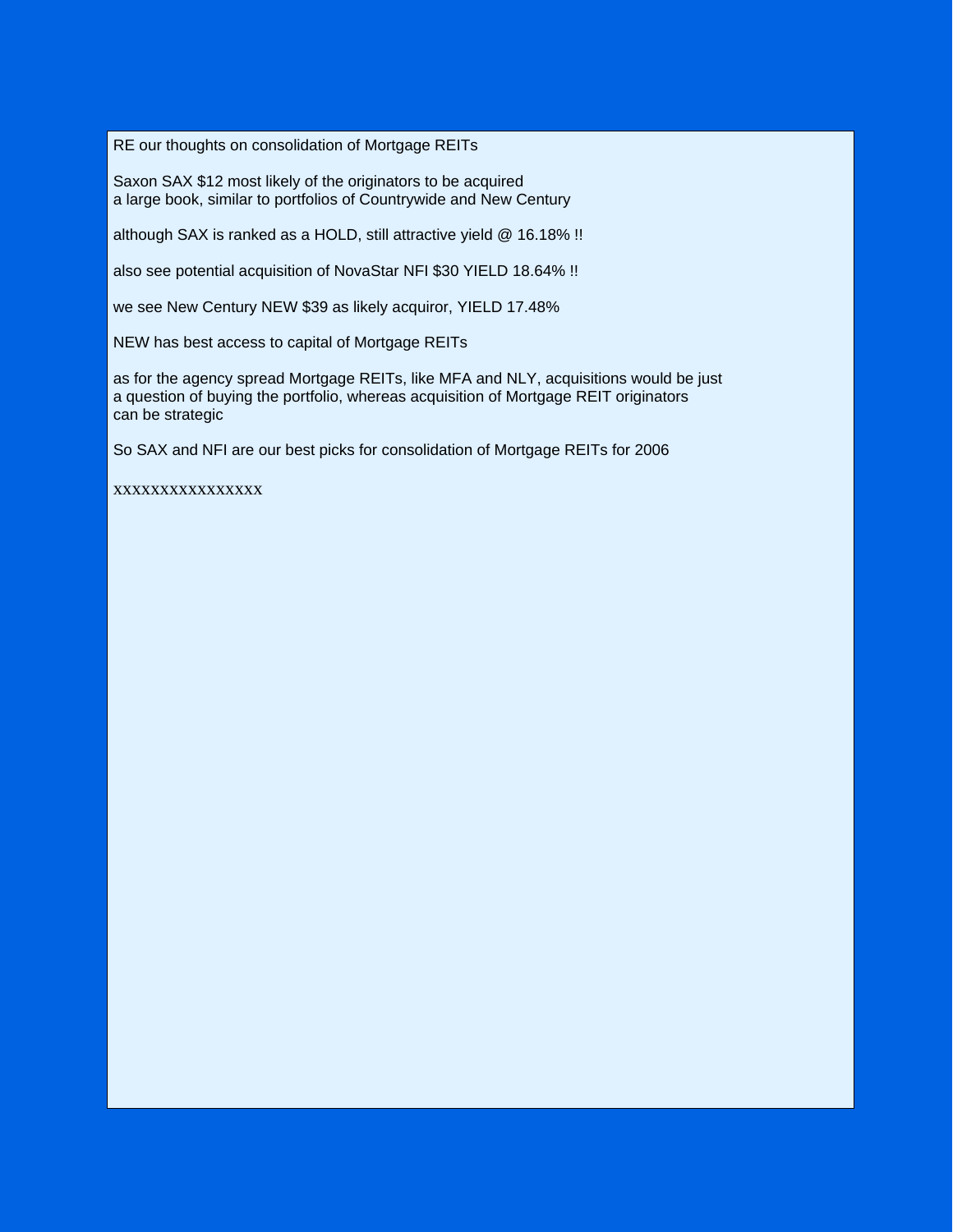12/23/2005 REITonAIM link for today:

REITonAIM

xxxxxxxxxxxxxxxx 12/23/2005 REITonAIM announces a new report on Arden Realty, ARI \$45 Office/Commercial REIT Ranking: HOLD

FINAL DEAL TERMS

Please click below for further information:

**REITonAIM** 

xxxxxxxxxxxxxxxx 12/23/2005 REITonAIM announces a new report on Trizec Properties TRZ \$22 Office/Commercial REIT Ranking: HOLD

ADDITION OF ARI ASSETS IN WEST LOS ANGELES HOWARD HUGHES CENTER

Please click below for further information:

**REITonAIM** 

xxxxxxxxxxxxxxxx

OTHER REIT NEWS:

now speculation on additional acquisitions of Southern CA office properties centers on Kilroy KRC \$63 and Maguire Properties \$32

We have Kilroy ranked SELL concentration in San Diego FFO decline, low tenant retention a signal of poor returns ahead

We like Maguire Properties MPG \$32 Rank 2 BUY Modest FFO growth Yield 5.07%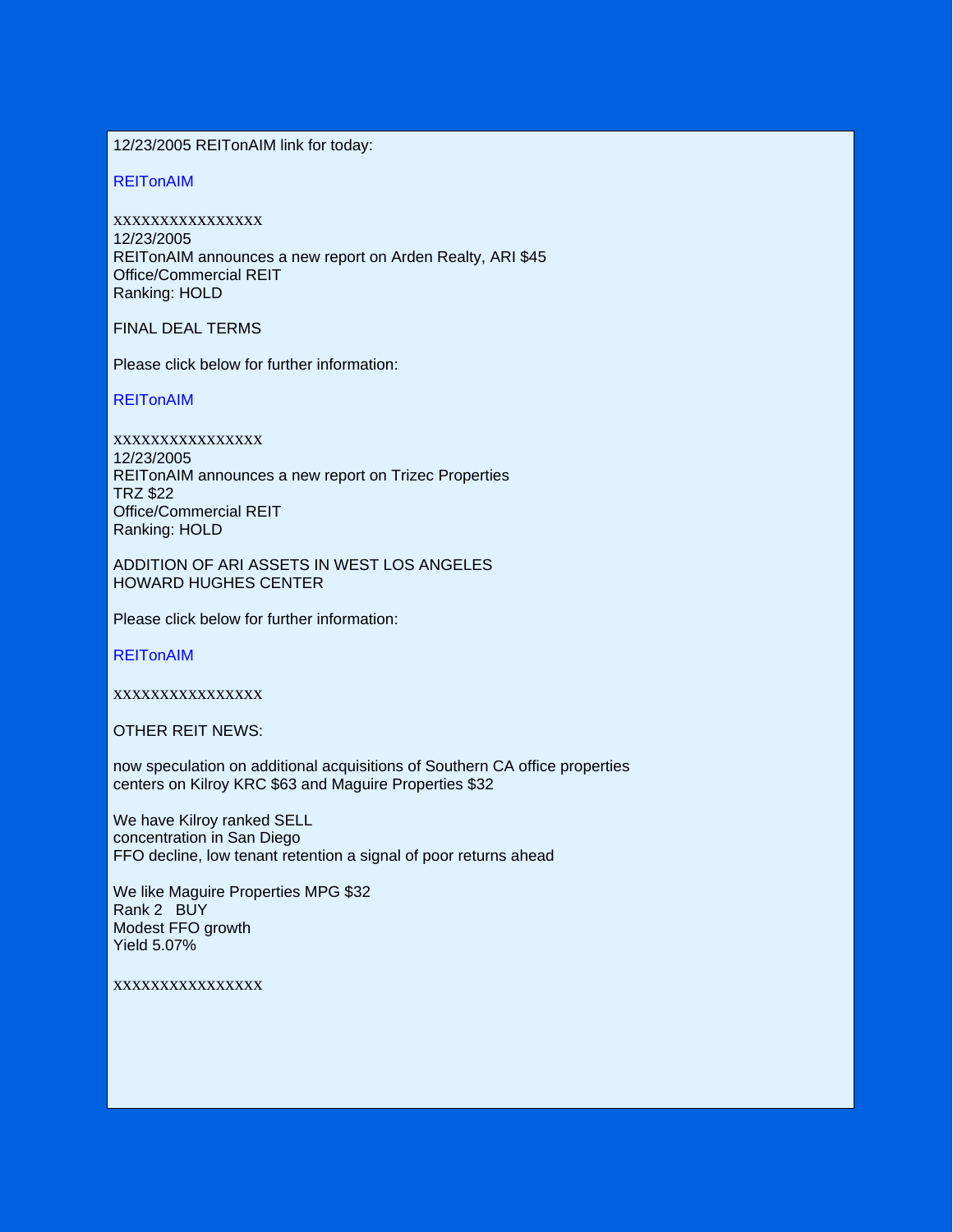condo conversions adding to the upside for Residential REITs

we have ESS ranked 2 BUY

xxxxxxxxxxxxxxxxxx Essex Property Trust ESS \$93 see FFO for 2006 up 8%

Essex ESS has one of he best performers among the Residential REITs

HAPPY HOLIDAYS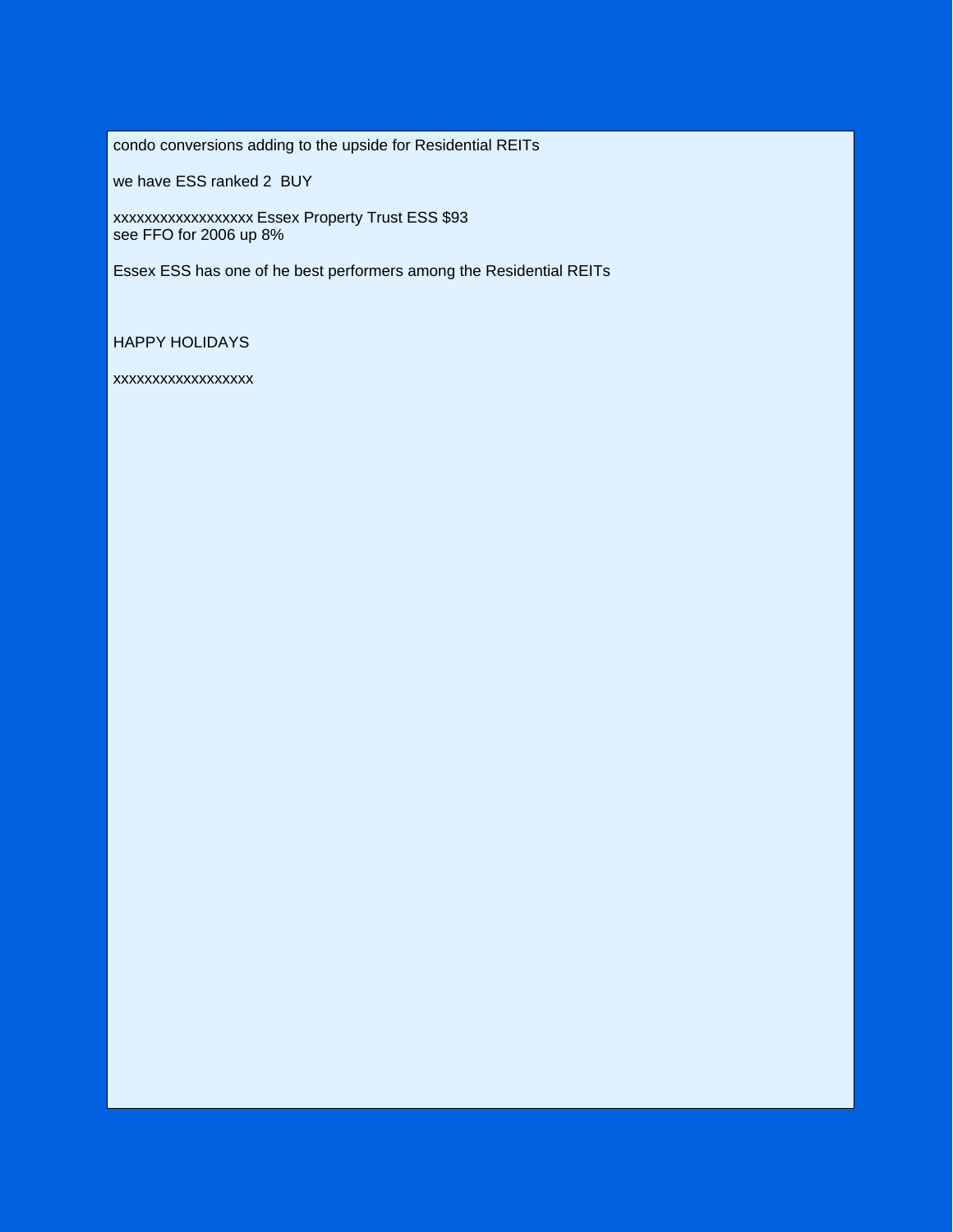12/27/2005 REITonAIM link for today:

REITonAIM

xxxxxxxxxxxxxxxx 12/27/2005 REITonAIM announces a new report on Essex Property Trust ESS \$93 Residential REIT Ranking: BUY

FFO guidance for 2006 - 8% growth condo conversions driving asset dispositions at high prices

Please click below for further information:

REITonAIM

xxxxxxxxxxxxxxxx 12/27/2005 REITonAIM announces a new report on CenterPoint Properties Trust CNT \$49 Industrial REIT Ranking: HOLD

DIVIDENDS INCREASED WHILE ACQUISITION PENDING YIELD 3.74%

Please click below for further information:

REITonAIM

xxxxxxxxxxxxxxxx OTHER REIT NEWS:

BUZZ ABOUT THE YIELD CURVE getting close to inverted, short end up from flat

reminds us that the yield curve can be inverted for 2 YEARS before the economy tanks

We still think selected Mortgage REITs look OK

our conservative favorite: Thornburg Mortgage TMA \$27 9.93% yield mkt cap \$2.8 billion

for more aggressive players: New Century **NEW \$40** 17.14% yield Mkt cap \$2.3 billion

!!BOTH THESE Mortgage REITs STILL LOOK LIKE GOOD EARNERS AND POSITIVE PERFORMERS FOR 2006!!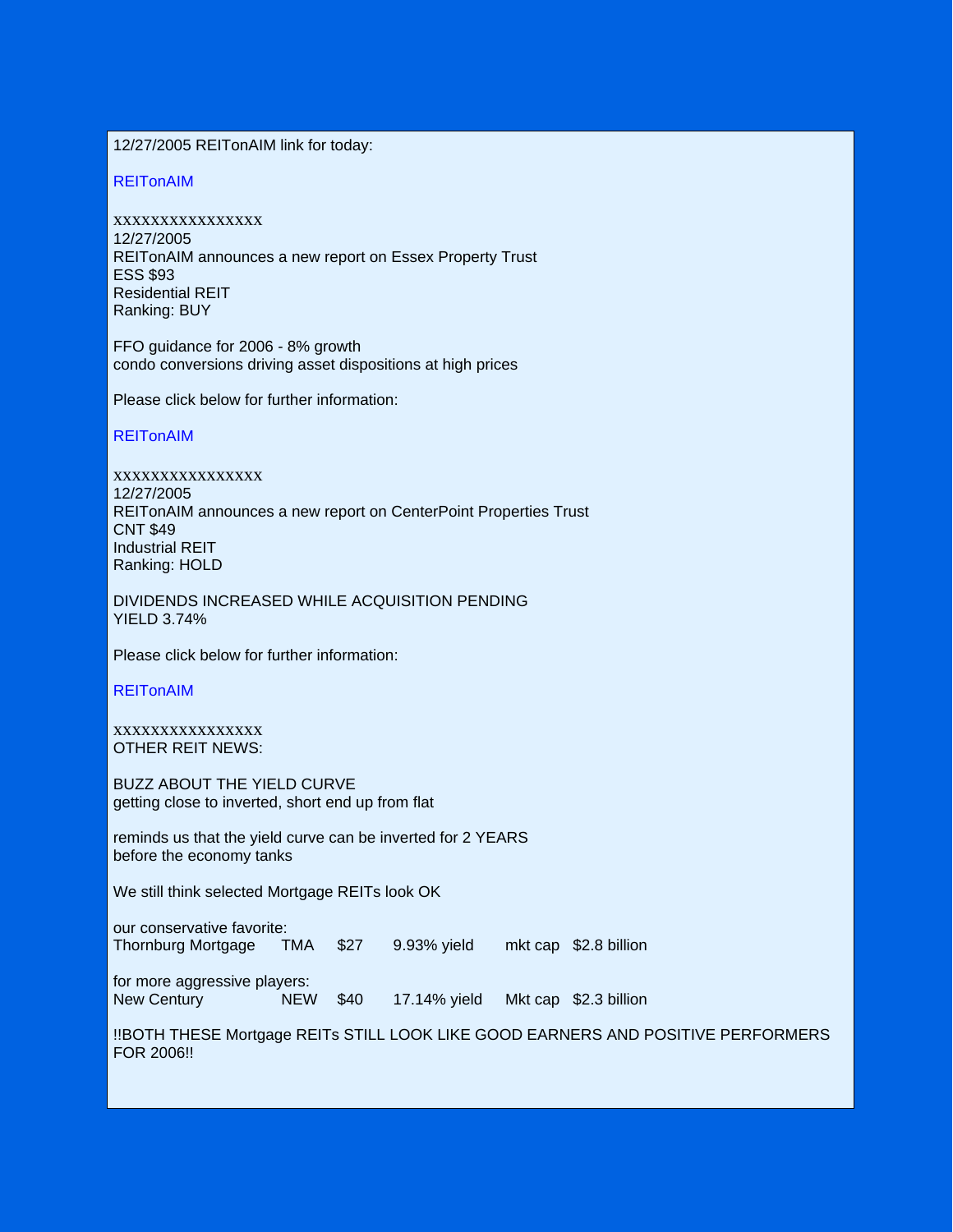# 12/28/2005 REITonAIM link for today:

## REITonAIM

xxxxxxxxxxxxxxxx 12/28/2005 REITonAIM announces a new report on Friedman, Billings, Ramsey Group FBR \$11 Financial/Commercial REIT Ranking: HOLD

expect 4Q impairment charge \$185 million non cash charge - see no impact on share price Please click below for further information:

#### REITonAIM

## xxxxxxxxxxxxxxxx

12/28/2005 REITonAIM announces a new report on Digital Realty Trust DLR \$23 Office/Commercial REIT Ranking: HOLD

NEW RECOMMENDATION focus on technology tenants as an Office REIT small portfolio, high tenant concentration yield stable at 4.55%

Please click below for further information:

**REITonAIM** 

xxxxxxxxxxxxxxxx 12/28/2005 REITonAIM announces a new report on Spirit Finance Corporation SFC \$12 Specialty/Franchise REIT Ranking: BUY

NEW RECOMMENDATION investments in franchised facilities low risk from triple-net leases with 14 year terms growth by acquisition

Please click below for further information:

**REITonAIM**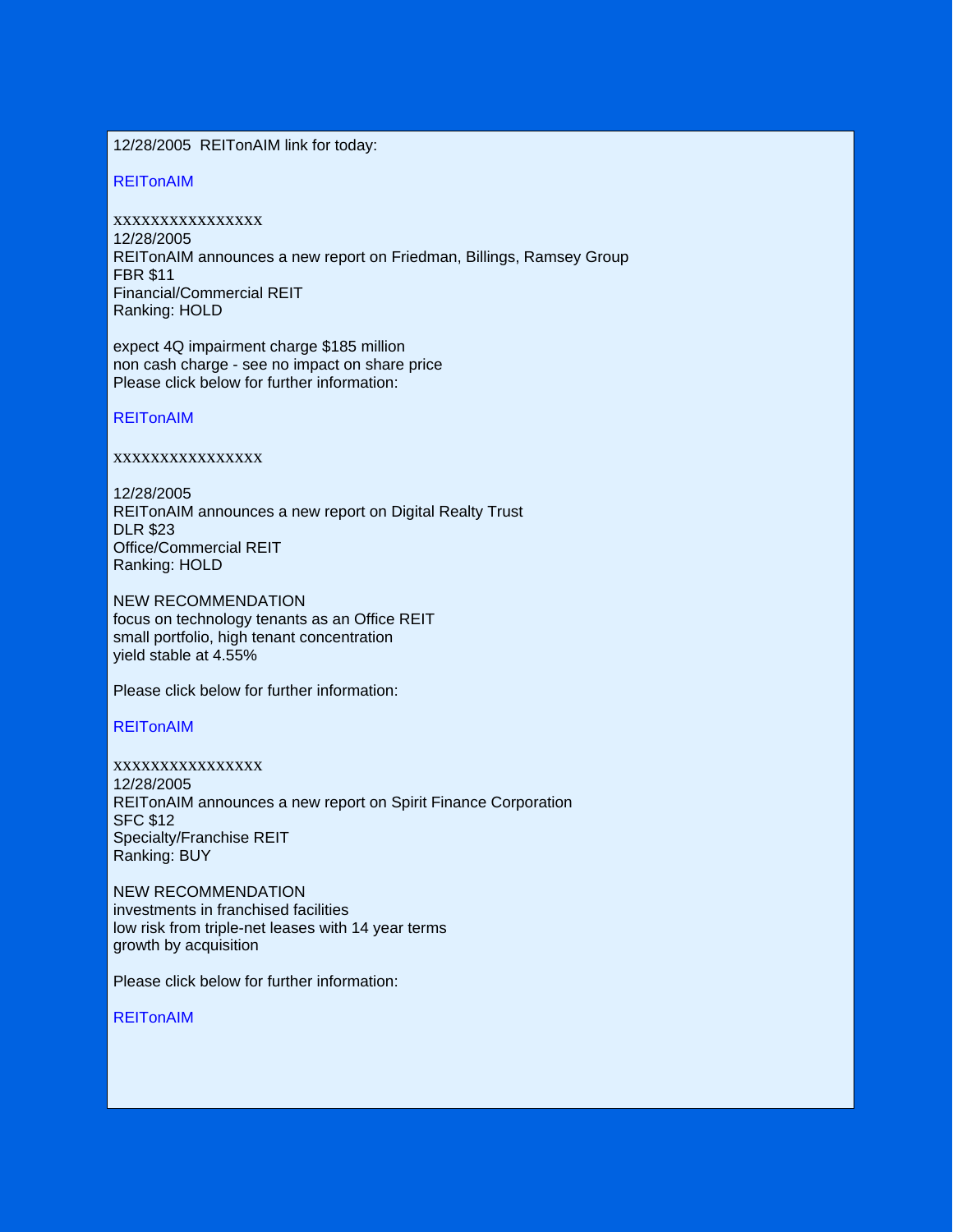OTHER REIT NEWS:

SFC Spirit Finance CEO founded, took public and sold to GE a previous company FFCA (Franchise Finance Corp of America) sold to GE in 2001

We like the Specialty/Franchise REITs

we put SFC Spirit Finance in same category as 2 other Specialty/Franchise REITs:

Realty Income O (one of the most stable and steady growing of all REITs)

and

Trustreet Properties TSY (a recent favorite - merger with CNL Restaurant Properties provides impetus for growth)

all of these Specialty/Franchise REITs have diversified portfolios, lots of exposure to smaller franchises like Arby's and Burger King, Applebees, etc. also exposure to child care facilities Golden Corral, La Petite Academy convenience stores, home furnishings basically any franchised location outside of a mall

Here is how Spirit Finance compares on valuation:

| <b>Company Name</b>         | <b>Ticker</b> | Market Total<br>Cap | Cap                 | of total FFO | debt % total cap/ |
|-----------------------------|---------------|---------------------|---------------------|--------------|-------------------|
| Realty Income               | $\Omega$      |                     | \$1,775 \$2,669 33% |              | 20.9X             |
| <b>Spirit Finance</b>       | <b>SFC</b>    | \$785               | \$1,459 46%         |              | 30.0X             |
| <b>Trustreet Properties</b> | <b>TSY</b>    | \$852 \$2,290 63%   |                     |              | 34.1X             |

Here is how Spirit Finance compares on yield:

| Company Name                                                          |                          |                      | Ticker Price Ann Div Yield                      |            | Rank |
|-----------------------------------------------------------------------|--------------------------|----------------------|-------------------------------------------------|------------|------|
| Realty Income<br><b>Spirit Finance</b><br><b>Trustreet Properties</b> | <b>SFC</b><br><b>TSY</b> | \$22<br>\$12<br>\$15 | \$1.39<br>$$0.84$ 7.23% 2<br>$$1.32$ $8.96\%$ 3 | $6.24\%$ 2 |      |

This group of Specialty/Franchise REITs should be receiving more attention

SFC Spirit Finance sponsorship from investment bankers Banc of America, Citigroup, CSFB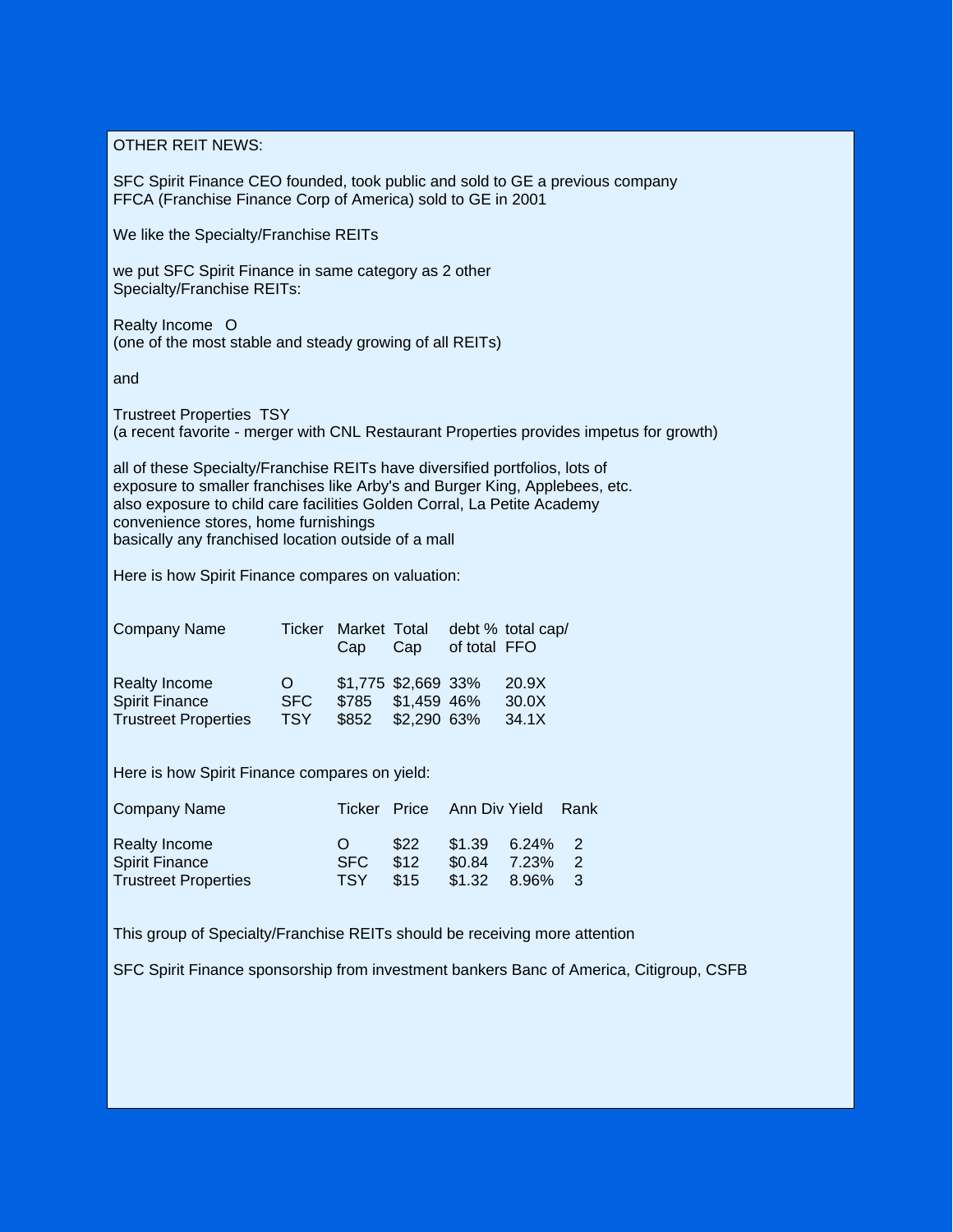## 12/29/2005 REITonAIM link for today

REITonAIM

## xxxxxxxxxxxxxxxx

12/29/2005 REITonAIM announces a new report on Spirit Finance Corporation SFC \$12 Specialty/Franchise REIT Ranking: BUY

OUR FAVORITE OF THE NEW RECOMMENDATIONS MANAGEMENT DID WELL FOR SHAREHOLDERS IN THEIR PREVIOUS COMPANY

Please click below for further information:

## REITonAIM

## xxxxxxxxxxxxxxxx

12/29/2005 REITonAIM announces a new report on BNP Properties BNP \$16 Residential REIT Ranking: HOLD

SMALL RESIDENTIAL REIT PROPERTIES IN NC, SC, and VA

Please click below for further information:

REITonAIM

## xxxxxxxxxxxxxxxx

12/29/2005 REITonAIM announces a new report on Boykin Lodging BOY \$12 Hotel REIT Ranking: HOLD

NO DIVIDEND "EXPLORING STRATEGIC ALTERNATIVES" SOME ISSUES WITH HURRICANE DAMAGED HOTELS

Please click below for further information:

REITonAIM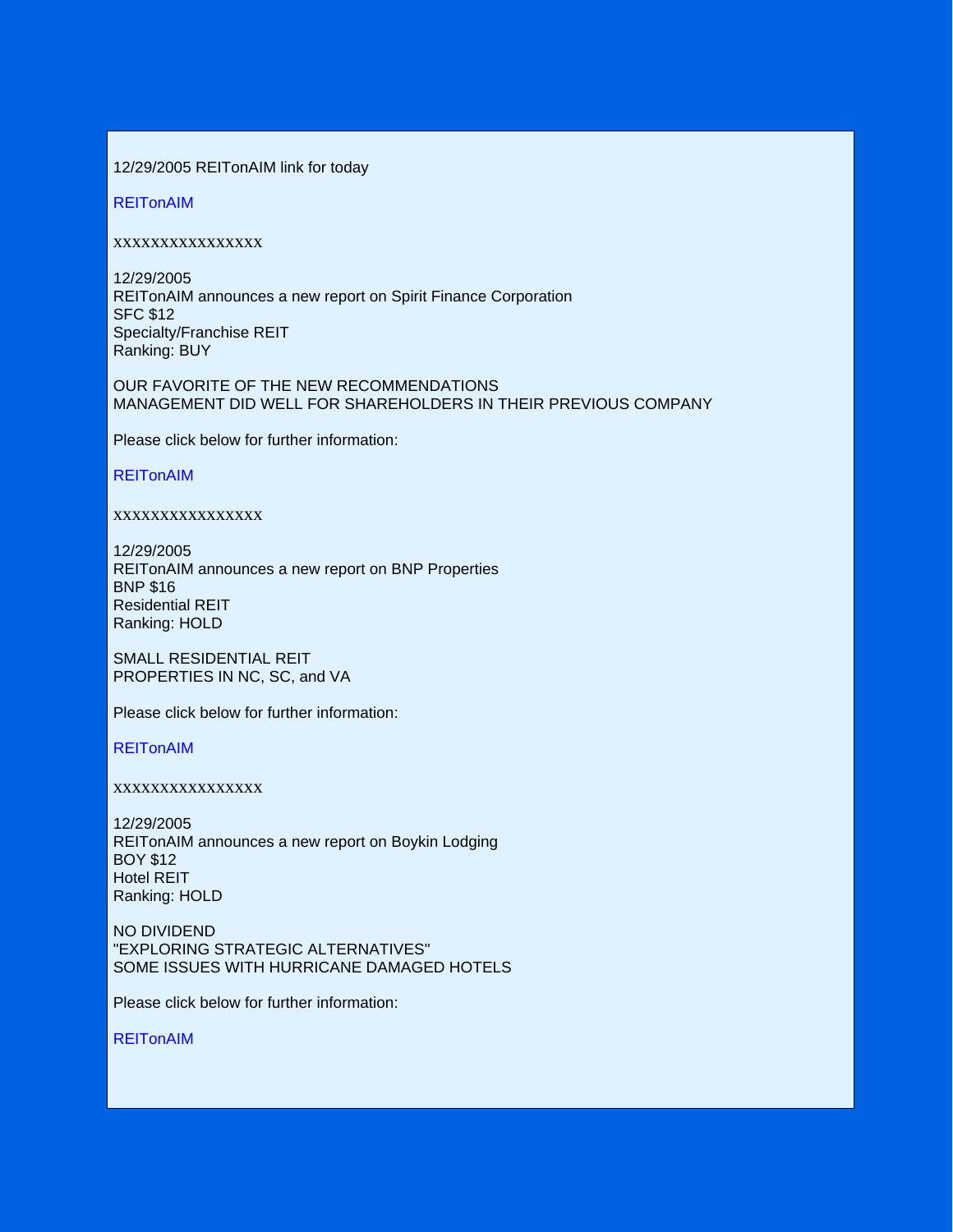12/29/2005 REITonAIM announces a new report on Essex Property Trust ESS \$93 Residential REIT Ranking: BUY

GUIDING FOR HIGHER FFO CONDO CONVERSIONS ADDING TO VALUATION OF DISPOSITIONS Please click below for further information:

REITonAIM

xxxxxxxxxxxxxxxx

OTHER REIT NEWS:

WE THINK 2006 WILL SEE MORE ACQUISITIONS

Residential REITs and Retail REITs - consolidation makes sense

acquisition valuations have been set at new highs in 2005, but it still makes sense, both for private and public acquirors

even Mortgage REITs, particularly mortgage originators, like NovaStar NFI and Saxon SAX could be acquired

New Century NEW likely to be an acquiror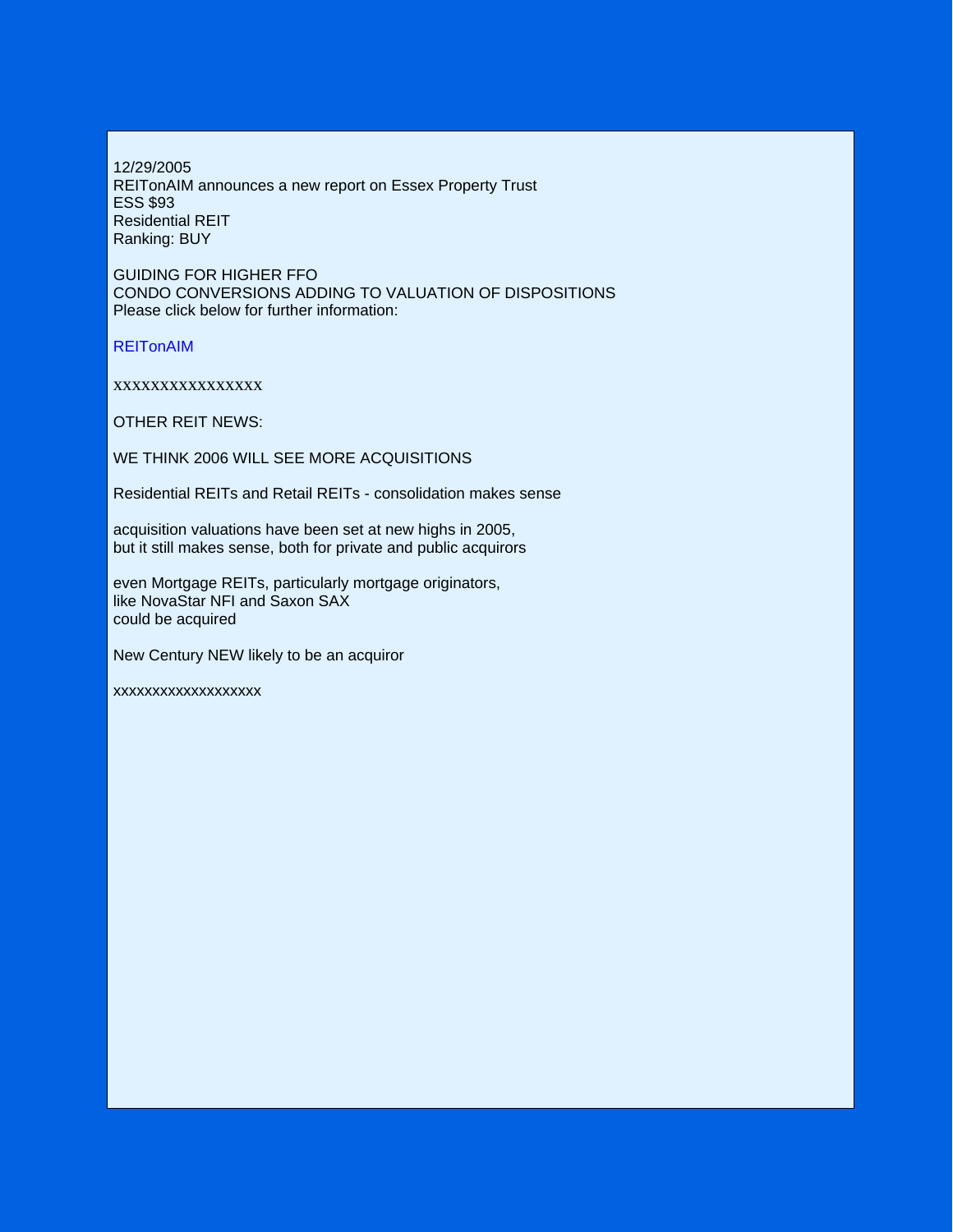## 12/30/2005 REITonAIM link for today

#### **REITonAIM**

xxxxxxxxxxxxxxx

12/30/2005 REITonAIM announces a new report on BNP Properties BNP \$16 Residential REIT Ranking: HOLD

NEW COVERAGE A SMALL RESIDENTIAL REIT IN NC, SC, VA

Please click below for further information: REITonAIM

xxxxxxxxxxxxxxxx

12/30/2005 REITonAIM announces a new report on Boykin Lodging BOY \$12 Hotel REIT Ranking: HOLD

NEW COVERAGE LOOKING AT STRATEGIC ALTERNATIVES POSSIBLY A MERGER FOR 2006

Please click below for further information: **REITonAIM** Xxxxxxxxxxxxxxxx

OTHER REIT NOTES:

We think 2006 will continue to see good growth for REITs as rental rates improve and as occupancy increases as a result of low development pipelines

Acquisitions will continue to drive interest in the smaller REITs